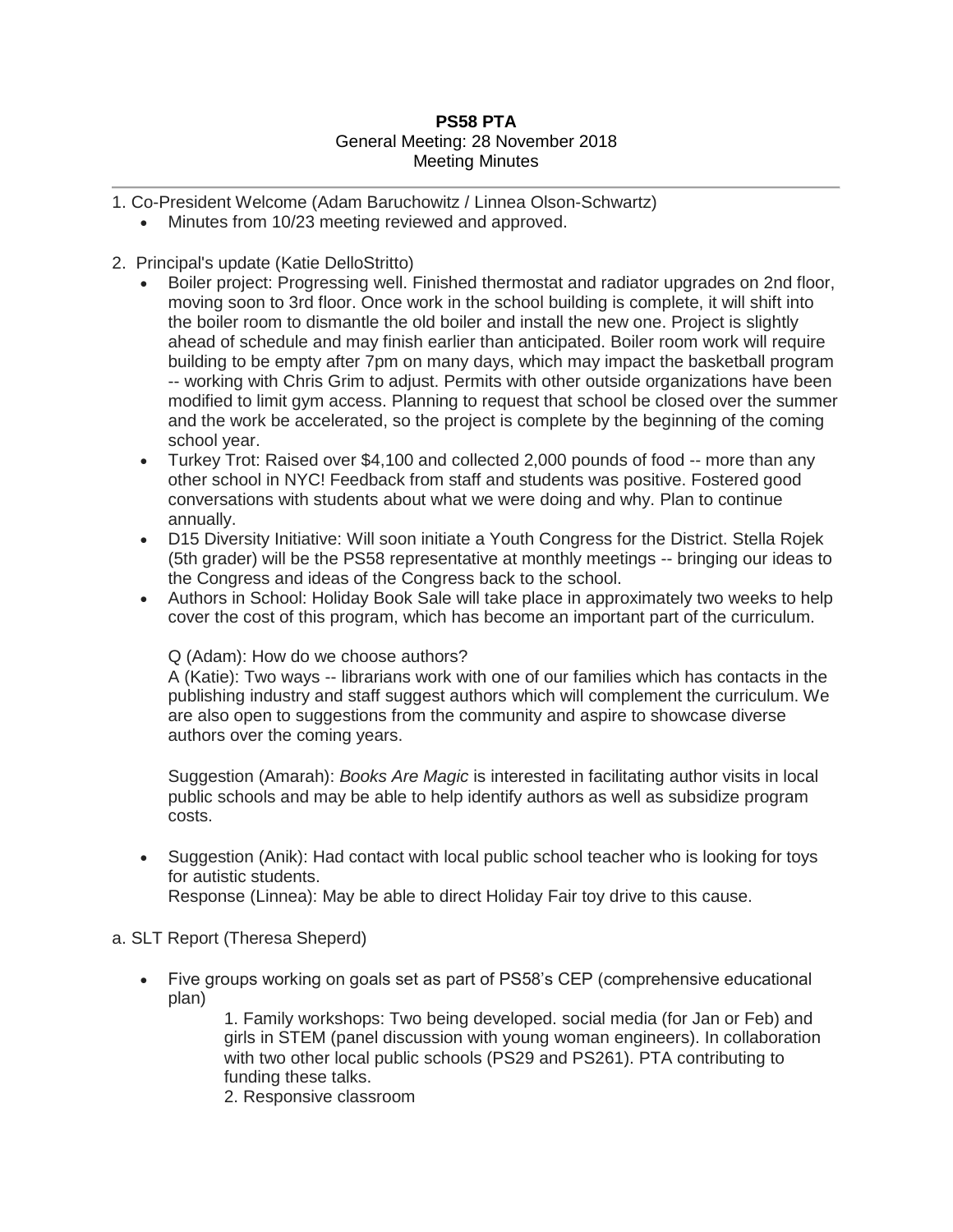3. Developing oral language development opportunities on the classroom, possibly targeting 3-5th grades

4. Staff professional development: Recent workshop on implicit bias.

5. Integration with specialty teachers: Currently exploring how to work more closely with science curriculum.

- Initiative for Clean Team of Kids: Getting kids engaged (e.g., older kids teaching younger kids about cleanliness). Similar to Green Team. Teachers working on getting this group together.
- Library:

Q: Why does Library access seem less frequent and consistent this year than usual? A (Katie): The schedule of Library special classes is more frequent (i.e., regular special) for younger grades, less frequent (i.e., rotating special every 2-3 weeks) for older grades. Plus, the older grade Library special schedule was activated only recently - since the roll-out is staged.

- Konstella: Second year using new communication platform off to a strong start with adoption now approaching 100%.
- Wellness Council: Working on expanding Wellness Week into Wellness Month.
- French Book Fair: Successful in raising funds to purchase new materials for Language Workshop and DLP.

# b. Playground update (Jordan Kaye)

- There is a "participatory budgeting" process in District 38 for a portion of Councilmember Brad Lander's budget, which PS58 used in the past to upgrade its bathrooms.
- Jordan recently proposed that budget funds be allocated through this vehicle to renovating the PS58 playground. PS58 is one of the last schools in the district to have an exposed flat top playground area. So, there is good buzz about the possibility of upgrading it.
- Our current proposal is to beautify the area with trees, shade, seating, a new surface (e.g., astroturf), and a privacy screen between the playground and Smith Street - drawing the most relevant ideas from a legacy proposal. We are not current looking to install playground equipment (e.g., jungle gym) since this idea encountered obstacles the last time this project was pursued a few years ago.
- We need to continue refining our proposal in order to get it on the participatory budgeting ballot, including a realistic budget estimate and a clear enough idea that people are excited to support it. Jordan has already contacted the School Construction Authority (SCA) about the potential cost. Then, we need to get the vote out in the Spring (sometime between March and May) when the participatory budget is determined.
- We will need to drum up support in the community to pass our proposal. For example, a big part of securing funding for our bathroom upgrade was a video with testimonials from our students.
- 3. Financial Report (Darrin Cirrilo)
	- We're entering the time of the school year when income begins exceeding expenses. For example, we have raised \$33k and spent \$15k since our last PTA meeting.
	- In terms of fundraising so far this year, we have raised \$33k from the Direct Appeal, \$20k from the Costume Carnival, \$3k from Family Photo Day, and \$2k from the Rummage Sale.
	- Our overall budget performance so far this year is in line with forecasts on expenses and slightly ahead of forecast on fundraising.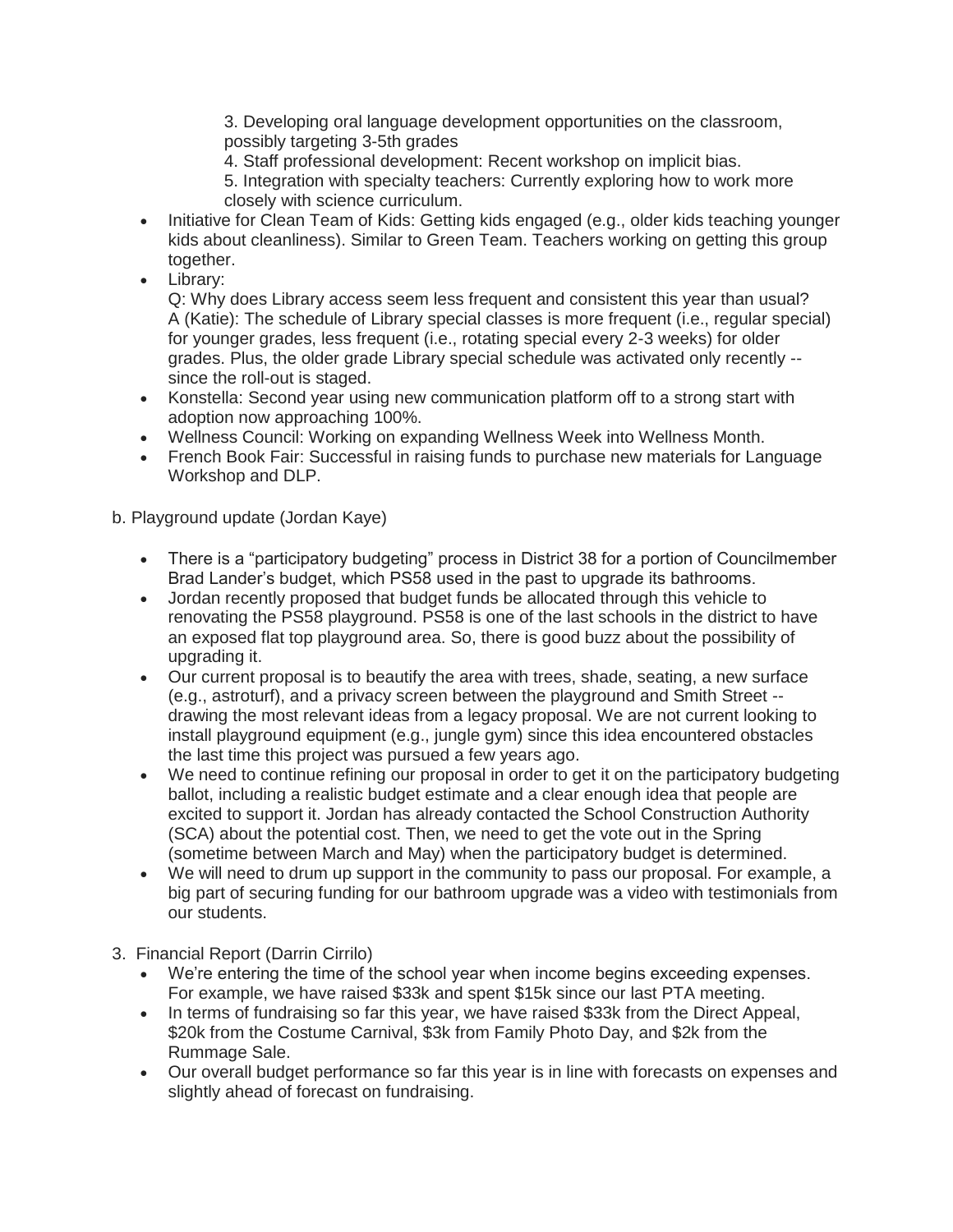- Approve Clean Team addition
	- $\circ$  The Clean Team is seeking \$1,800 in funding for the purchase of a steam cleaner to clean all classroom rugs two times per year (i.e., winter and summer breaks).
	- $\circ$  Classroom rugs cost  $\sim$ \$600 each and are currently refreshed on a rotating basis. Steam cleaning would dramatically extend the lifespan of these rugs and keep them cleaner during that lifespan.
	- $\circ$  This is a one-time capital expenditure which will be depreciated over 5 years  $$ affecting our current cash position, but not our operating current budget.
	- o Motion to approve received and seconded, vote conducted, and budget amendment unanimously approved.
- 4. Updates from Committee Chairs
	- Fundraising (Renee/Linnea)
		- $\circ$  Holiday Book Fair (Darcie Chileli-Eaton): Need volunteers for this year's event in the coming weeks and will post sign-up soon. Looking for leader to run this event going forward.
		- $\circ$  Direct Appeal updates: Campaign has been launched. New announcements will be coming soon.
		- $\circ$  Holiday Fair December 9 (Jina Arbitman): Most tables filled, but some still available. Lots of new activities this year (e.g., face painting and crafts for kids, PTA merchandise sale, toy drive to benefit community). Request to spread the word (especially via social media) and encourage folks to attend.
		- $\circ$  24 Days of Holidays: Legacy activity that's being revived this year. Local stores will return percentage of sales to PTA. Look for window signs and mention PS58 at check-out.
		- o SoulCycle (Francesca Van Horne): New Spring fundraiser. Will rent a SoulCycle studio in Brooklyn Heights (i.e., 66 bikes for \$850), charge PS58 parents to participate in a special class, and return net proceeds to the PTA.
		- $\circ$  Auction Update (Nikki/Jess): Organizational meetings will start soon. Planning to extend the event (including open bar) from 3 to 3  $\frac{1}{2}$  hours -- so it feels more relaxed than in past years. Event will be held at Bell House on Sat, Mar 16.
	- Community Events (Whitney Rallo/Anik Levy)
		- $\circ$  Parents Night Out: Planning to organize new Parent Night Out event sometime in late January
		- o Class Parent update: Idea proposed to organize holidays gifts for specialty teachers.
	- Afterschool Report (Carolyn/Linnea): Registration for Winter trimester coming up on Mon, Dec 3 at 8am.
	- Arts and Culture (Michele Pravda/Linnea)
		- o International Food Festival: Proposed date for event is Feb 3. Plan to move event to gym and incorporate new activities (e.g., kids' baking competition).
	- Operations (Amarah Sedreddine)
		- $\circ$  Effort this year to improve efficiency of school operations and ensure teachers get the most out of the funds we raise for them.
		- $\circ$  Supply subcommittee: First initiative is underway to rationalize how teachers use various funding sources to purchase supplies for their classroom. Currently looking for examples of how other schools manage supplies and then planning to issue survey of teachers in order to learn how they would like for us to meet their supply needs. We need parents with friends at other schools to discover their practices for managing classroom supplies and feed back to Amarah. Seeking to